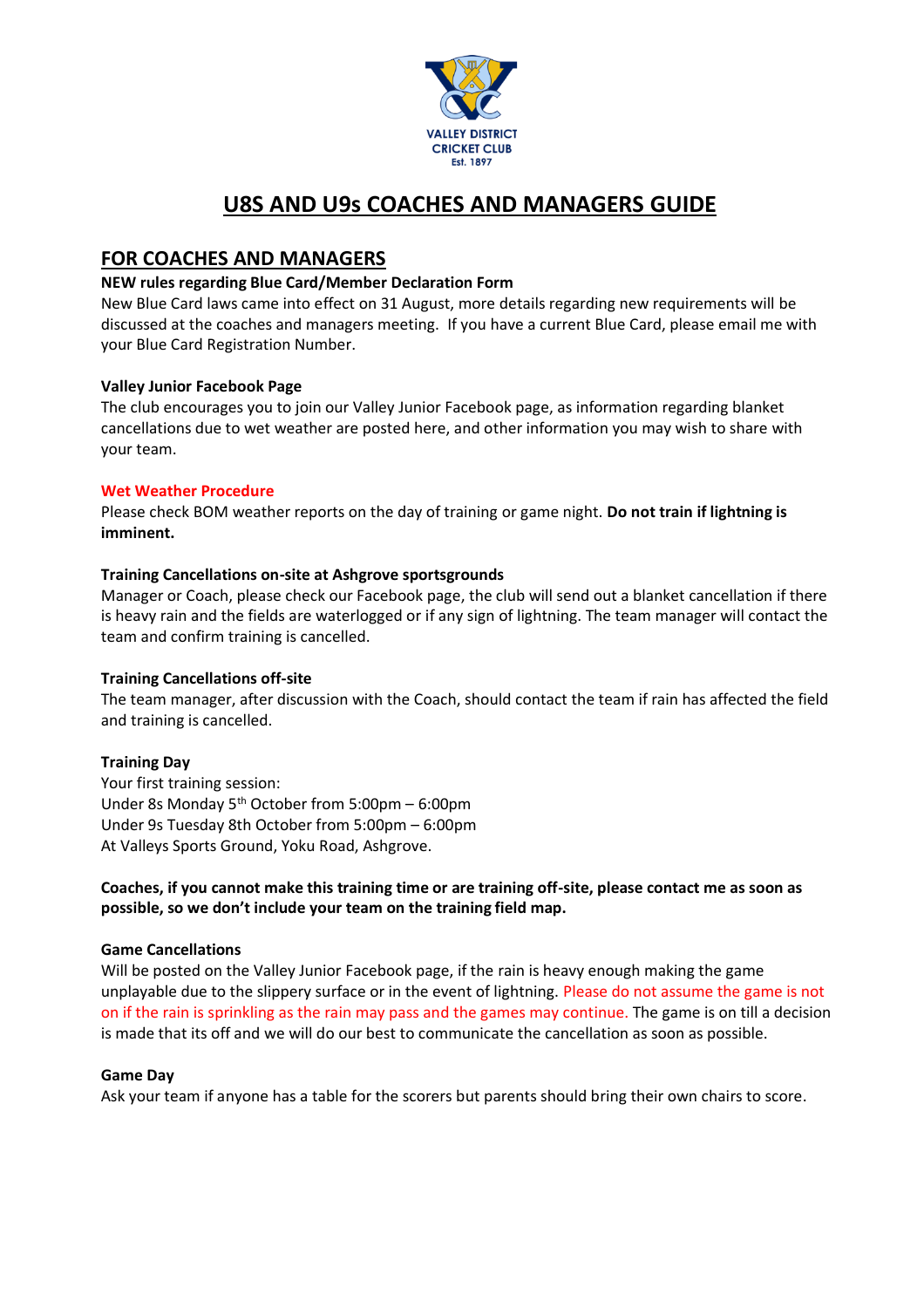# **COACHES ROLE**

Please follow the [Coaching Guide,](http://valleydcc.qld.cricket.com.au/files/13720/files/Juniors/2019%20season/master_8910_coaching_plans%202019.pdf) (Attachment 1) developed by Clinton Kempnich, Junior Chairman (Level 3 CA coach). Please contact him if you have any questions about the guide at c.kempnich@valleycricket.org.au.

On Friday nights, the coach from each team will need to umpire on the field - one stands at the bowlers' end and the other at 'square leg'. If the coach needs a break, you can call on parents who know the rules to umpire.

## **Game Night Setup**

Please check Attachment 2 for game setup details.

### **Kits and Scorebooks**

The club provides a team kit to every team that contains everything necessary for the game. However, as players progress through the age groups, they often prefer to have their own equipment. **Due to COVID restrictions, it is mandatory for all players to own their helmet, batting gloves and full inner gloves. Bats, batting pads and wicketkeeping gloves will still be provided in the kits.**

Coaches (or if not available, the manager), please collect your team kits and scorebooks on **Sunday 4 October between 12:00pm – 4:00pm**. Each kit contains one sets of stumps, bats, balls, pads, wicketkeeping gloves and other equipment required for training and competition nights.

### **It is mandatory for all players to wear a helmet when batting and wicketkeeping.**

The Club keeps a small range of cricket gear at the clubhouse, please don't hesitate to contact Martin Bell, Equipment Officer, [m.bell@valleycricket.org.au](mailto:m.bell@valleycricket.org.au) or phone him on 0403 577 897, if you are missing training equipment or cricket gear, run out of balls or have gear which are the wrong size.

Generally, the Coach keeps the kit and the Manager keeps the scorebook for the season and brings it to each game. Teams are required to score in the book to keep track of number of balls each child will face, however, no formal statistics will be recorded on MyCricket.

# **Cricket Coaches Australia (CCA) ID required for all Valley Coaches**

All coaches will require a CCA ID number. If you have already registered with CCA, please email me your ID Number, as the Club is required to keep a register. If you do not have a CCA ID number, please find attached details on 'How to register for a CCA ID'. (Attachment 3)

# **MANAGER'S ROLE**

Below are some duties of a Manager:

- Create a scoring roster, this is **essential,** so all parents can have time to enjoy their child's cricket experience. (Do not include the Coach - they will be umpiring on the field).
- On game day, keep a list of the batting order and ensure the next two batters are padded up and ready to go on the field. Make sure the the game is flowing and the opposition fielders are not kept waiting.
- Notify the team if training or games gets cancelled due to rain. Please make sure you add your team's contact numbers to your phone.
- Send out weekly reminders to your team regarding the draw who, where and what time you are playing, where to park etc.
- Communicate any further information received from the club, eg. Photo Day, Family Fun Day
- Optional: Create your own communication link to your team via 'What's App', 'Team App' or group text message.
- Encourage parents to register with Facebook, Twitter and Instagram so you all get updates on cancellations due to bad weather.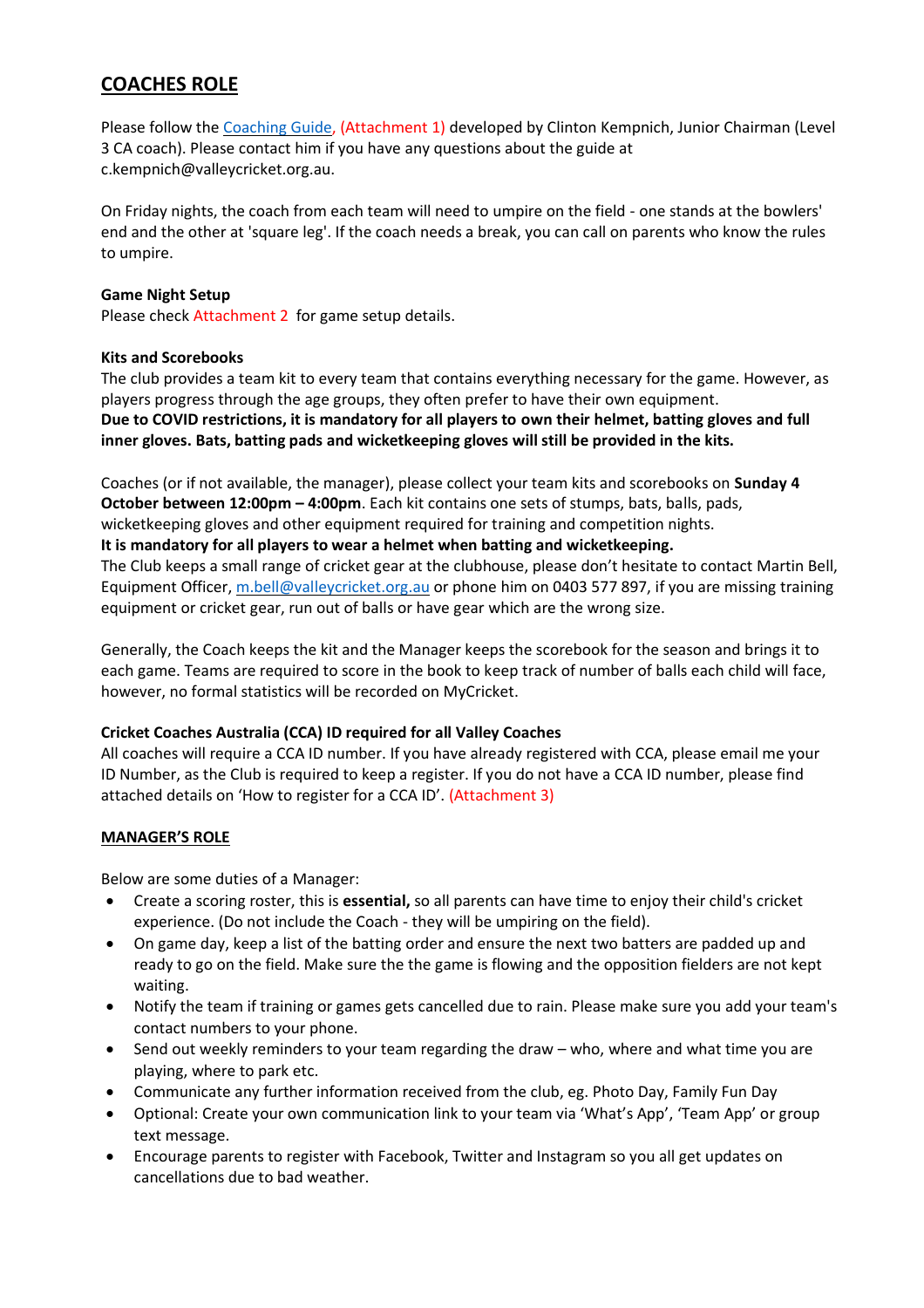#### **MANAGERS, PLEASE SEND OUT THE FOLLOWING INFORMATION TO ALL PLAYERS IN YOUR TEAM**

### **1 Season Calendar**

Keep a copy of the Season Calendar nearby for all details regarding the cricket season. (Attachment A)

### **2 Training**

When you arrive on training day, please go to the allocated training spot. A training field map will be emailed to all coaches and managers. The training map will be also be placed on the Clubhouse noticeboard. This spot should be your regular training area for the entire season. **Please make sure children do not train or play on the centre cricket pitches as the premier teams use them on the weekend. Please keep your children away from the nets during training.** 

### **U8s, U9s and U10s do not require the nets until they have mastered the basic skills of cricket.**

### **3 Game Night**

**Your first game will be on Friday 9 October from 5:45pm**. Amy, Junior Registrar will be completing the draw for both U8s and U9s. Once the draw is finalised, she will send an email to the Coaches and Managers. Managers, please circulate the draw to your team.

A reminder - It's the responsibility of each parent to get their own kids padded and ready to bat. It's good to have two kids padded up, ready to go so the game flows smoothly and kids on the field are not kept waiting. Your game should go for less than 2 hours. **It's important to finish on time between 730-745pm.**

### **4 Scoring Guide**

Please see attached "How to Score Guide". Keep a copy at the scoring table on Friday night for reference. (Attachment B)

#### **5 Canteen Roster**

During Friday night games, the Canteen is open at the Valley Clubhouse and we rely on volunteers to assist in the Canteen and on the BBQ. All U8, U9 and Girls teams will be rostered for Canteen and BBQ duty. Volunteers will be required to assist for 1hr 15mins to either cook at the BBQ or serve at the canteen. Donna, our Canteen Supervisor will be there to assist all parents. Please note: The Volunteer Levy refund does not include volunteering for Canteen duty. The Canteen roster will be emailed to the Manager once finalised.

#### **6 Wet Weather**

Please check BOM weather reports on the day of training or game night.

#### **Do not train if lightning is imminent.**

#### **Training Cancellations on site at Ashgrove sportsgrounds**

The team manager will contact the team and confirm training is cancelled.

#### **Training Cancellations off-site**

The team manager, after discussion with the Coach, should contact the team if rain has affected the field and training is cancelled.

#### **Game Cancellations**

Will be posted on the Valley Junior Facebook page, if the rain is heavy enough making the game unplayable due to the slippery surface or in the event of lightning. Please do not assume the game is not on if the rain is sprinkling as the rain may pass and the games may continue. The game is on till a decision is made that its off and we will do our best to communicate the cancellation as soon as possible.